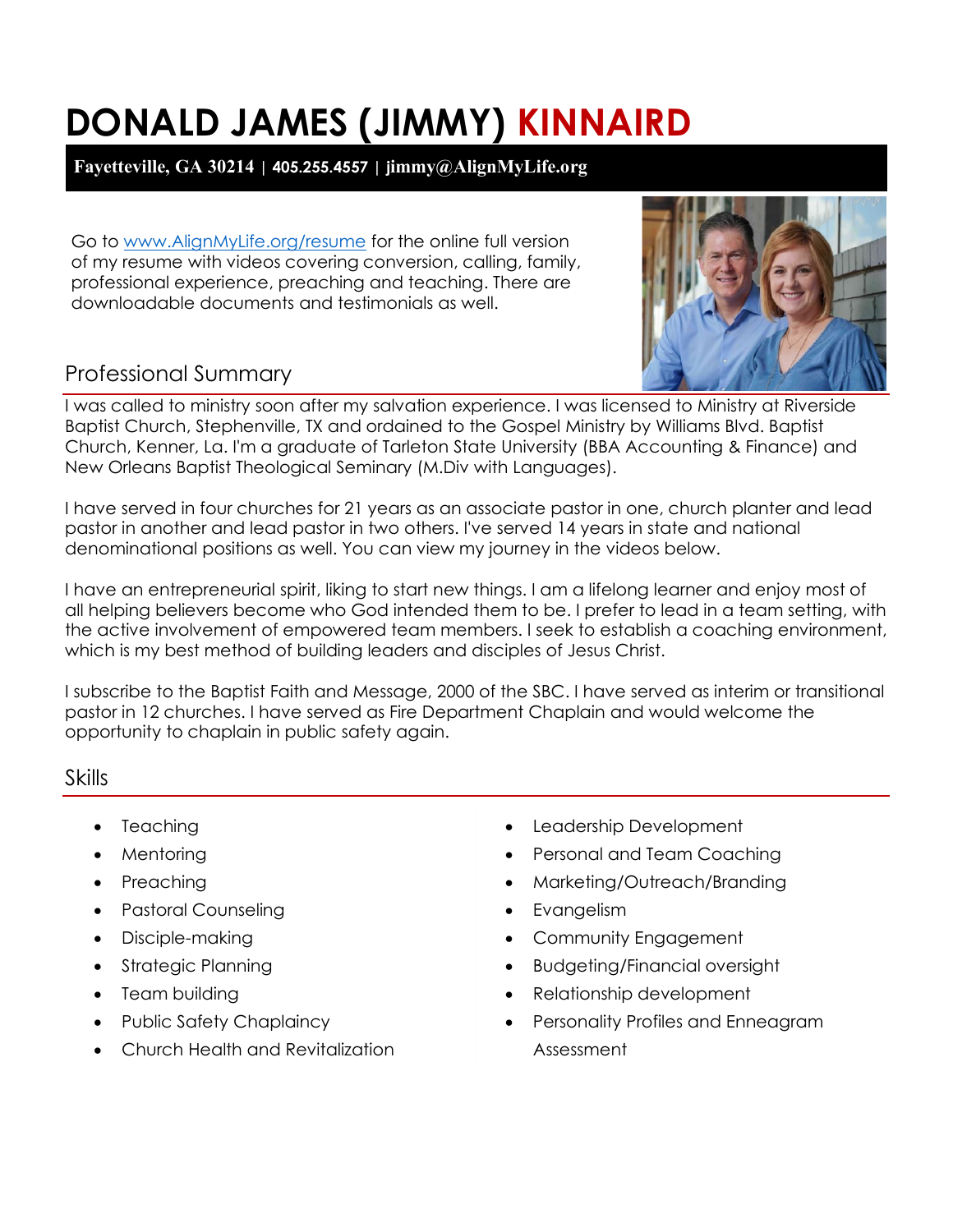# Work History

**Associational Mission Strategist (AMS)** 08/01/2021-Present **Fairburn Baptist Association – Fairburn, GA 30213** [www.Fairburnba.org](http://www.fairburnba.org/)

#### **Transitional Pastor** 11/01/2020-3/30/2021

**Solace Church** - Tulsa

#### [www.SolaceChurch.com](http://www.solacechurch.com/)

• Served to facilitate church in its transition to become Church on the Move West <https://churchonthemove.com/locations/west/>

#### **Owner and CEO** 06/2020-Present

# **Aligned Life Consulting** - Oklahoma City, OK

## [www.AlignMyLIfe.org](http://www.alignmylife.org/)

- *Personal Coaching*: Leadership, Transition, Career, Personal Life, Ministry, Personal Advancement
- *Effective Training*: Enneagram, DiSC and Golden (MBTI), workshops on various issues, e.g. Conflict, Relationships, Decision-making, Emotions and Christian Spirituality
- *Innovative Consulting*: Strategic Planning, Hiring Evaluations, Church Health and Transition, Revitalization, Personal and team performance

# **Director, Church Planting 2018 2020 2020 2020 2020 2031 2032 2033 204/2017 to 05/2020**

# **Oklahoma Baptists (BGCO)** – Oklahoma City, OK

- Built a new set of eight effective systems that culminated in a dynamic process of discovering, assessing, training, coaching, caring and resourcing potential church planters for starting new and healthy congregations
- Discovered and recruited the best performance talent and trained them as consultants to elevate the eight systems
- Succeeded in turning around a failing group to achieve the most successful church starts in recent Oklahoma Baptists Convention history working to support 55 church planter families

# **Village Baptist Church** – Oklahoma City, OK

- Brought a new energy to the organization by recruiting high energy associate pastors and staff for leading education, youth, pastoral care and older adult ministry programs
- Refocused the organization on its original mission by leveraging worship services, messages and worked with key church leaders
- Impacted the community by special emphases and innovative seasonal events that reached new people and energized the congregation

**Lead Pastor** 05/2011 to 04/2017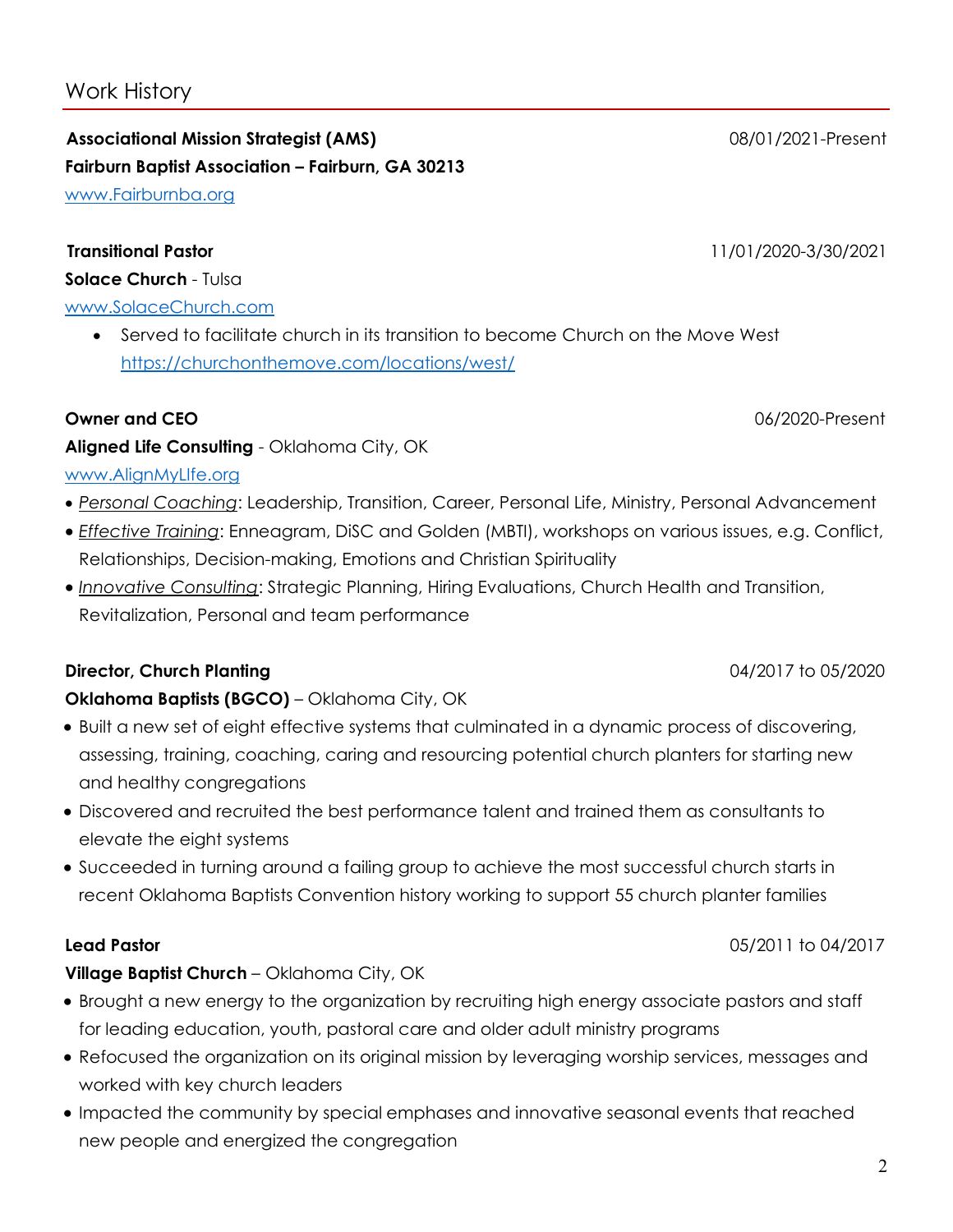• Solved a huge capital expenditure problem by spearheading a \$1.2 million capital campaign project to expand seating with a new separate modern worship service and major facility repairs

# **Personal Evangelism Resource Coordinator, Student and Collegiate Evangelism Team Leader and Region 1 Representative** 07/2007 to 04/2011

### **North American Mission Board** – Alpharetta, GA

- Forged new directions by creating, training and promotion of fresh outreach strategies
- Directed the strategic organizing of the Southern Baptist Convention Crossover events involving over 1,000 volunteers each year from 2008-2010
- Created a small group relational outreach strategy titled "RELAY" and updated my personal outreach strategy, "CROSS TRAINING," which became one of the top selling trainings in the Southern Baptist Convention
- Forged stronger partnerships as a Region 1 Associate Representative for the North American Mission Board (south east states, Puerto Rico and U. S. Virgin Islands)

### **Lead Pastor** 06/2004 to 07/2007

#### **Eagle Heights Baptist Church** – Stillwater, OK

- Propelled this congregation as a recognized regional church by spearheading programs to increase church members' service throughout community
- Reorganized the church's governing structure, established policies and procedures that enhanced staff performance and member satisfaction
- Pioneered innovative events to reach high school and university students warning about substance abuse, safety and personal self-worth using cutting edge marketing, live drama and technology
- Boosted membership by 30 percent in three years

### **Associate Executive Director and Church Outreach Team Leader** 08/2002 to 06/2004 **Baptist General Convention of Oklahoma** – Oklahoma City, Oklahoma

- Spearheaded the largest area of ministry in the convention including: Disaster Relief, Chaplaincy, Women's Ministry and Missions, Men's Missions and Ministry, Children's Ministry and Missions, Baptist Collegiate Ministry (BCM), Student Evangelism and Missions, Youth Falls Creek Camp
- Programing, Church Planting, Evangelism, Ethnic and Language Ministry
- Built trusted relationships with team members to encourage willingness to address concerns and issues
- Mentored employees to help improve skills and enable team members to become peak performers on job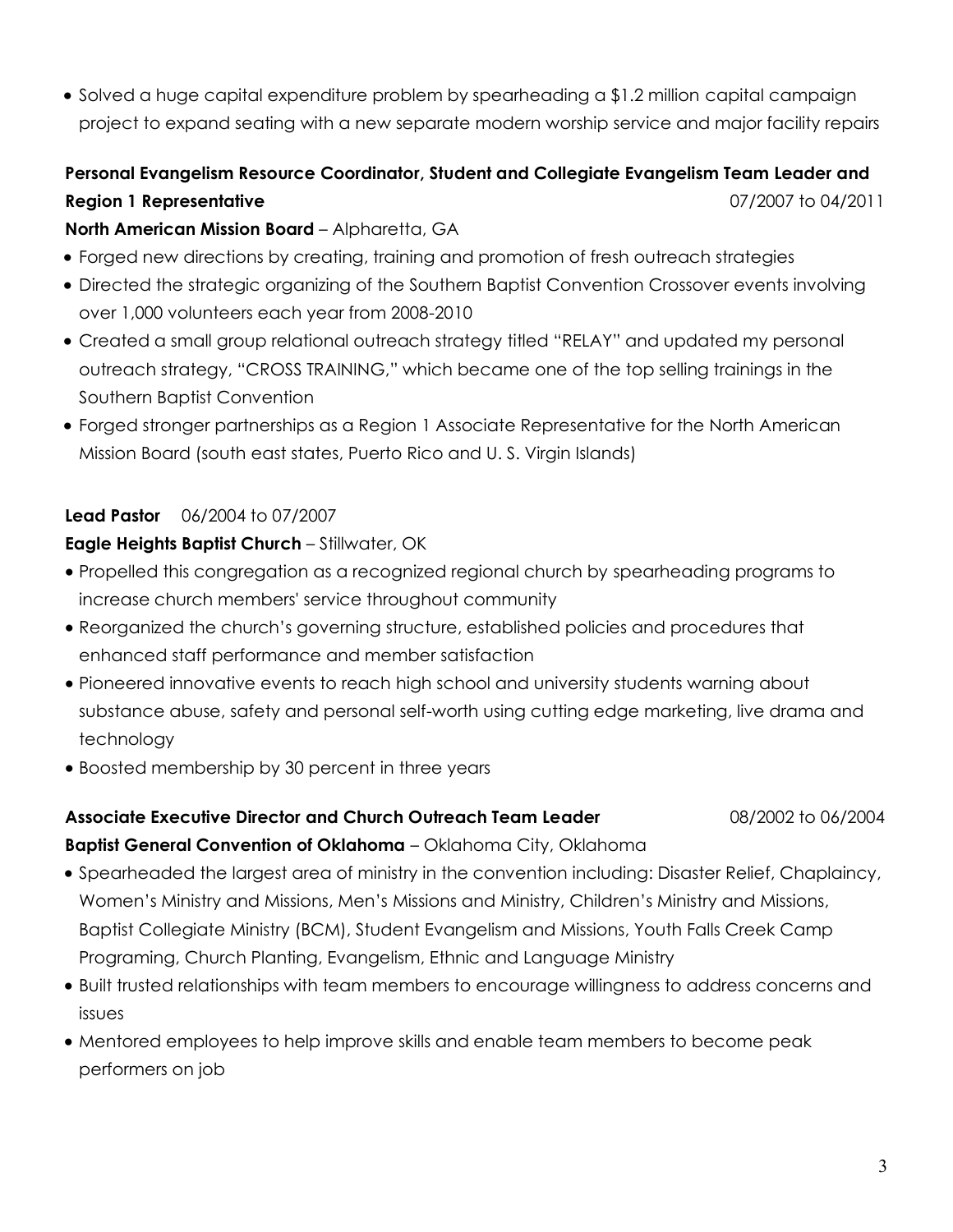#### **Director, Personal Evangelism** 06/1997 to 08/2002

**Baptist General Convention of Oklahoma** – Oklahoma City, Oklahoma

- Promoted the practice of personal evangelism among Oklahoma Baptists, travelling across the state and personally training over 12,000 people in personal outreach
- Developed a personal evangelism training, "CROSS TRAINING," that was used nationally
- Organized and directed large training conferences of over 3,000 in attendance with one conference had a record breaking 6,400 in attendance

#### **Church Planter and Lead Pastor** 05/1989 to 05/1997

### **Woodland Baptist Church** – LaPlace, LA

- Established the church as a new congregation
- Organized its governing structure, policies and procedures
- Initiated and organized the purchase of property and construction of first building of \$1million dollars
- Membership grew by an average of 23 percent per year for eight years
- Led in fundraising to purchase land and build first church building
- Led the church to become an independent cooperating Southern Baptist congregation that helped to start three other congregations in the New Orleans area

# Education

**BBA:** Accounting and Finance **Tarleton State University** - Stephenville, TX

#### **M.Div.**: Counseling and Pastoral Ministry

### **New Orleans Baptist Theological Seminary** - New Orleans, LA

• Minor in Hebrew and Greek language studies.

# **Certifications**

- **Transitional Pastor Certification**: Lifeway, 2003.
- **Integrative Enneagram Accredited Practitioner:** Integrative Enneagram solutions, issued Jan 2020 Credential ID ieq1314
- **Portrait Predictor and Leader Portrait Certification:** DiSC, MBTI, Golden Leadership Profile, by Strategic Team Makers, issued Oct 2018
- **Leadership Development Coach Certification:** Leader Breakthru, issued Nov 2018
- **NCD Coach Certification**: Natural Character Development, Natural Community Development and Natural Church Development - UK Limited Issued Nov 2018, Nov 2019, Nov 2020
- **Chaplain Endorsement**: North American Mission Board (Southern Baptist Convention) Endorsement, 2006.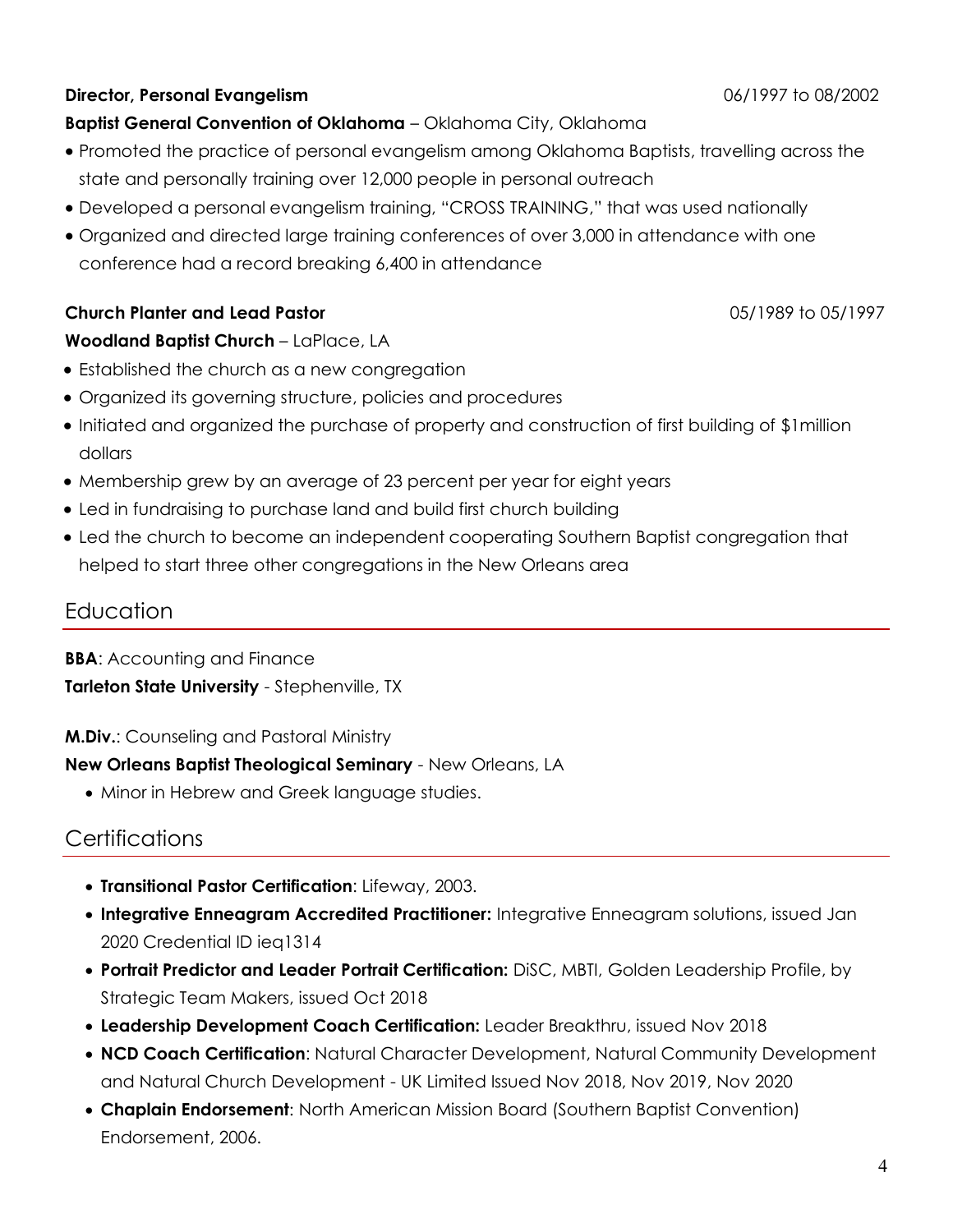- **Mental and Behavioral Health Disorders Certificate** American Association of Christian Counselors Issued Jun 2021 Credential ID C-MHC 301
- **Mental Health Coaching Skills Certificate** American Association of Christian Counselors Issued May 2021 Credential ID C-MHC 201
- **Foundations of Mental Health Coaching Certificate** American Association of Christian Counselors Issued Apr 2021 Credential ID C-MHC 101